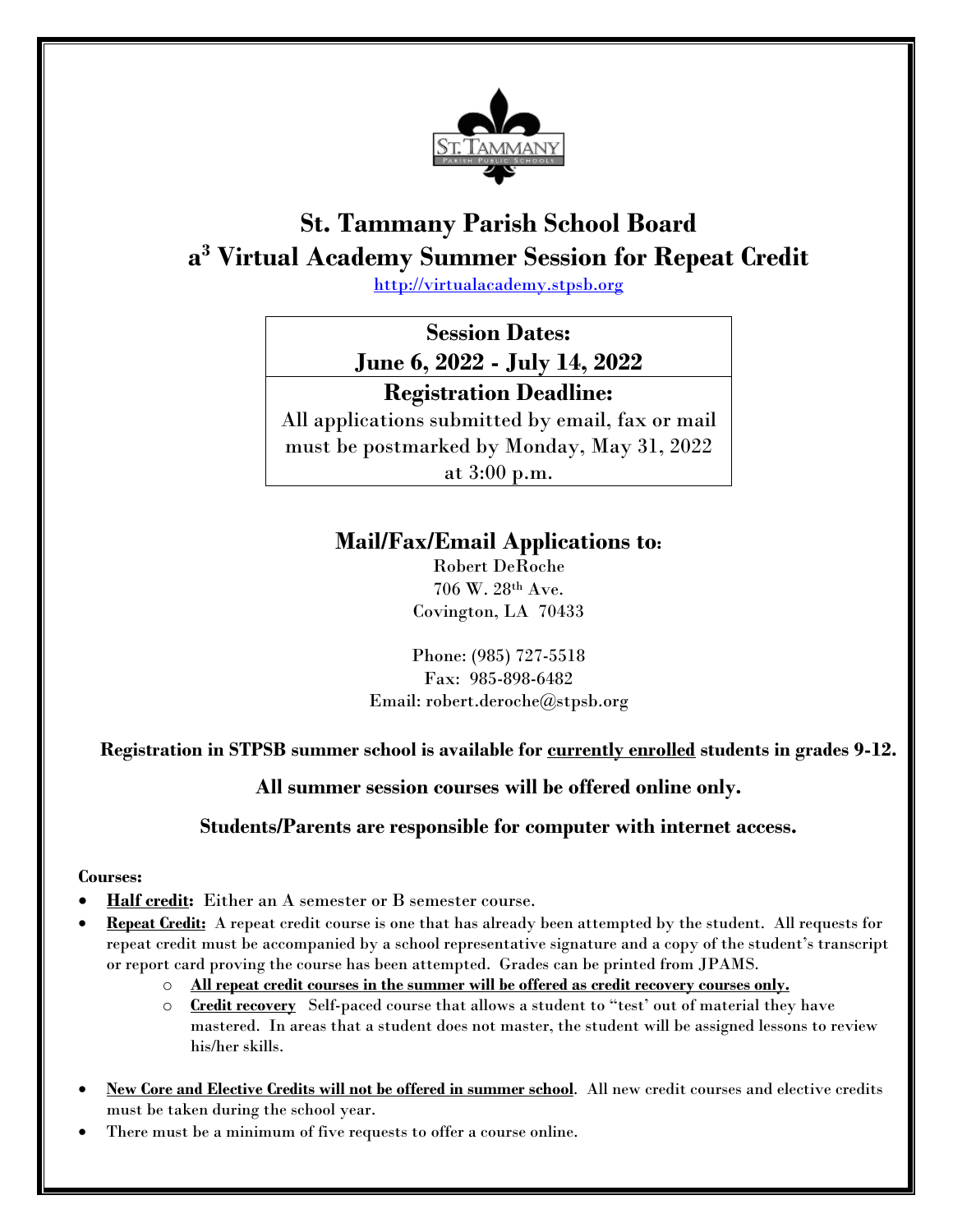#### **Costs:**

• **No fee for summer school 2022**

#### **Payments:**

• **No fee for summer school 2022**

#### **Registration Information**:

- Students can take a maximum of **2 half credit courses** in the summer.
- Parents are responsible for enrolling their child in the correct summer course(s). If you are unsure contact your school administration and/or guidance counselor.

#### **Registration Checklist:**

- Completed Registration Form. **Maximum of two half credit courses selected on the registration form**.
- $\Box$  Copy of the student's transcript or report card.
- **Principal**/**School Representative Signature**

**\* All items above must be included in order to consider the application complete. Any incomplete registration packets will not be processed.** 

#### **Grades**:

- **1.** The student MUST complete the course (all assigned work, unit tests and final exam). If the student fails to complete all assigned work in the course, zeros will be given for all uncompleted work.
- **2.** Final Grades are emailed to the student's STPSB Gmail account. Parents and guardians are responsible for tracking the student's grades and progress in Edgenuity**.**
- **3.** St. Tammany students' grades are reported to their high school. Students are responsible for checking with their guidance counselor at the beginning of the school year to make sure summer grades are on their transcript.
- **4. Non-St. Tammany public school students** are responsible for requesting final grades be sent to their school. The school's contact person and email address must be provided.

#### **Coursework:**

The student has the entire summer session to complete and pass all sections of the courses in which they enrolled. All coursework, tests, and exams must be completed on or before the closure of the session.

Credit Recovery courses are self-paced. How long your student spends working in his/her course(s) daily will determine how quickly they will finish the course(s). If a student completes the course before the end of the session, he/she is done with summer school for that course.

#### **Tutoring:**

If your child needs help with their course, the assigned teacher can provide help with the course via Zoom. To request assistance, the student/parent should email their assigned teacher and request help.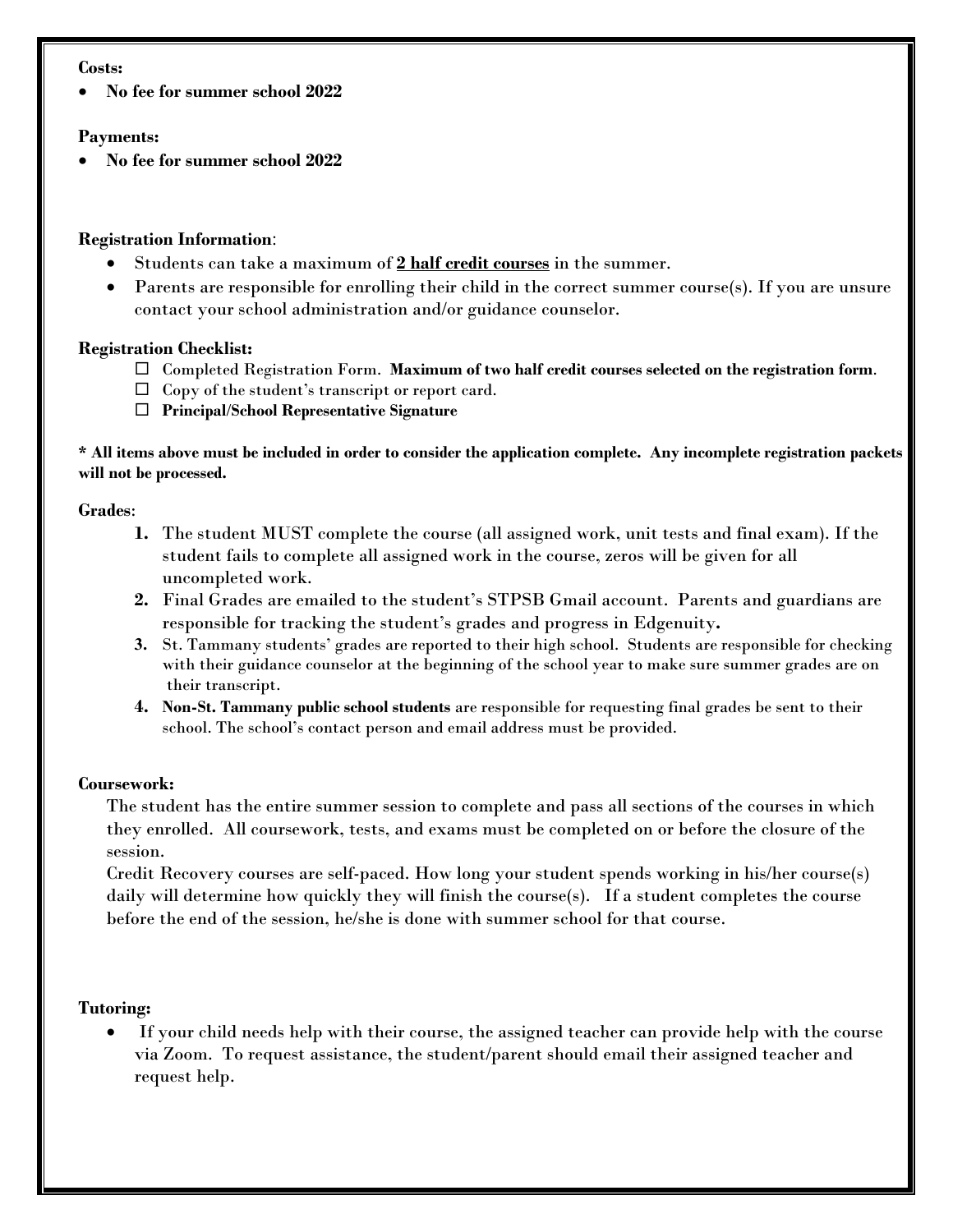#### **Make up work:**

- 1. Student coursework is available 24 hours a day 7 days a week. Therefore, there are NO MAKEUP dates for any assignments or tests the student fails to complete by the end of the summer session. ALL coursework, tests and exams MUST be completed by the close of the summer session.
- 2. Family vacations are allowable, however, it is the student and parent's responsibility to ensure the coursework is being completed during the vacation. Lack of forward progression in the course during this time is not a valid excuse and the student will not be granted an extension.
- 3. A doctor's note is only required in the summer sessions if the student has a major illness that prevents them from working for an extended period of time (more than a week). In the event that this occurs, contact the Virtual Academy Coordinator, Robert DeRoche at [robert.deroche@stpsb.org](mailto:robert.deroche@stpsb.org) or 985-727-5518.

#### **Dropping Courses:**

- Dropping a course **BEFORE** the session has begun may be requested in writing by a parent or guardian. A grade will not be recorded on the student's transcript if dropped before the session begins.
- If the parent or guardian drops the course **AFTER** the session begins, a grade will be recorded on the students' transcript.